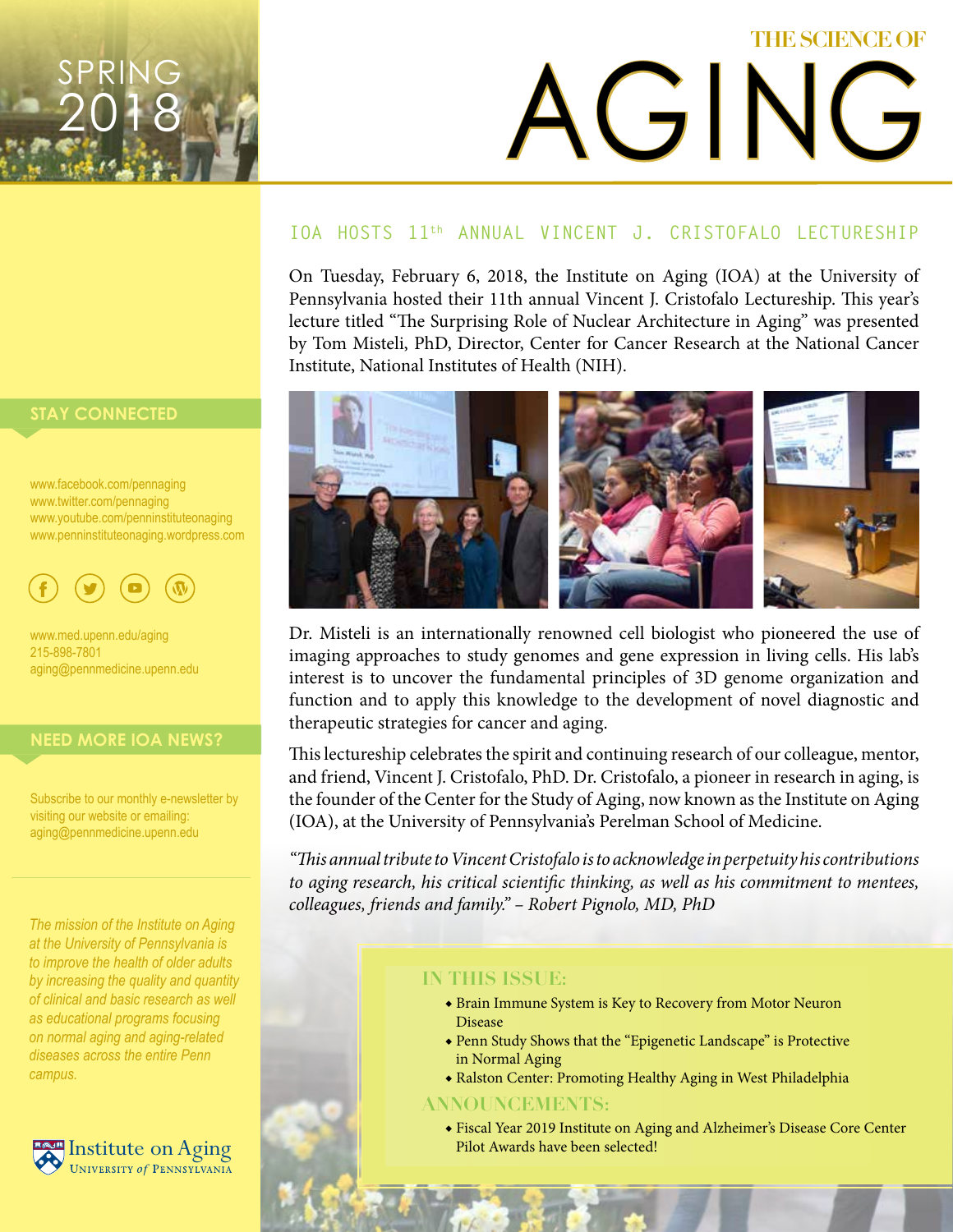### **RALSTON CENTER PROMOTING HEALTHY AGING FOR SENIORS IN WEST PHILADELPHIA**

As part of their mission to improve the health and quality of life for older adults in Philadelphia, the Ralston Center has recently started an education program to inform seniors in and around West Philadelphia on various hot topics of healthy aging.

Their first session, "Healthy Heart Habits for Older Adults," focused on steps that individuals can take to better their cardiovascular health and overall well-being. Keynote speaker, Elisabeth Collins, MD, a Geriatric Fellow in the Univer-<br>sity of Pennsylvania's Department of Geriatrics kicked off her lecture by addressing some of<br>the "normal" and not-so-normal heart changes that individuals experience as they get older.

As we age, it is normal to experience things such as a slower heart rate, a slight increase in blood pressure, and sometimes even developing a slight heart murmur as a result of natural stiffening of our heart valves. Since these changes are relative- ly common, they are typically not a cause for concern as long as the changes you are experiencing are minor. However, some of the "notso-normal" changes include conditions such as coronary heart dis- ease, heart failure, and heart attacks, which are much more serious.

As important as it is to understand these changes and how to recognize whether or not something you are experiencing is normal, it is equally as important to know how to modify your risk factors for these diseases. Dr. Collins suggests modifying your diet to include low-calorie, nutrient rich foods that are low in bad fats and sugars. Many studies suggest that following a Mediterranean diet -- a diet consisting of healthy fats like olive oil instead of butter, and lean meats and poultry such as chicken, turkey, or fish instead of red meat -- can be very beneficial for heart health. She also recommends you try to get at least 30 minutes of exercise a day, at least 4 days a week.

The Ralston Center's most recent session, "Aging Well Through Good Nutrition and Movement," reiterated the importance of a healthy diet and active lifestyle. Keynote speaker, Stella L. Volpe, PhD, RD, LDN, FACSM, Professor and Chair of the Department of Nutrition Sciences at the Drexel College of Nursing and Health Professions, led a Q&A style discussion on empowering yourself to live a healthier lifestyle by incorporating good nutrition and more movement into your day and other ways to feel better as you age.

"Anytime you get a chance to do something that may challenge you, do it," says Dr. Volpe. "It doesn't have to be a marathon -- just you, do it," says Dr. Volpe. "It doesn't have to be a marathon -- just anything that will challenge *you*. And remember, it is okay if you www.penninstituteonaging.wordpress.com

need assistance." Whether it is a little change throughout your day like taking a few extra trips up and down your stairs instead of trying to carry all of your laundry at once or deliberate work out sessions like aerobics, "the best kind of exercise is one that

you'll do," explained Dr. Volpe.

She also shared many tips on how to provide our body the nutrients it needs through certain fruits, vegetables, and dietary supplements. For example, Dr. Volpe suggests trying to get around 1,000mg of calcium a day to help keep your bones healthy and strong. For better absorption, she generally recommends calcium citrate twice a day -- 500mg in the morning and 500mg at night -- with vitamin D. She also said that increasing your potassium, when necessary, through foods like bananas, strawberries, and po-<br>tatoes or adding natural probiotics such as yogurt to your

diet can also be very beneficial.

#### **To learn more about the Ralston Center and their upcoming education programs, visit www.ralstoncenter.org**

#### INTRODUCING LYNETTE M. KILLEN



The Ralston Center recently welcomed Lynette M. Killen as their new Executive Director. Killen previously served as CEO of Chandler Hall, a Quaker-based, long-term-care residential community and hospice in Bucks County as well as administrator for geriatric services at Albert Einstein Medical

Center and director positions in social work for Philadelphia College of Osteopathic Medicine and Methodist Hospital.

> **" Working in geriatric services gives me an opportunity to both give and take in a society that does not always respect and offer dignity to elders. "**

> > - Lynette M. Killen

For more on Lynette M. Killen, visit:

#### IOA-FUNDED PILOTS

2019 INSTITUTE ON AGING (IOA) + ALZHEIMER'S DISEASE CORE CENTER (ADCC)  $PLQ$ <br>
IOA-FUNDED PILOTS<br> **Prychological Stress Exposure, Biological Functioning,**<br>
and Cognitive Change across the Life Course<br>
PI: Courtney E. Boen, **Psychological Stress Exposure, Biological Functioning, and Cognitive Change across the Life Course PI**: Courtney E. Boen, PhD, MPH

**Defining the epidemiology and functional outcomes after surgery of older adults with cognitive impairment and dementia PI**: Timothy G. Gaulton, MD, MSc

**Development of a Goal-Directed Behavior App: Changing Apathy into Action in Neurodegenerative Diseases PI**: Dawn Mechanic-Hamilton, PhD

**The role of telomeric protein TRF2 in dilated cardiomyopathy PI**: Foteini Mourkioti, PhD

#### ADCC-FUNDED PILOTS

**Sleep modification to transform brain aging in health and disease PI**: Matthew S. Kayser, MD, PhD

**Intercellular coordination of autophagy between neurons and glia in models of neurodegenerative disease PI**: Sandra Maday, PhD

**For more information, including pilot abstracts, visit:** www.med.upenn.edu/aging/PilotAwards.html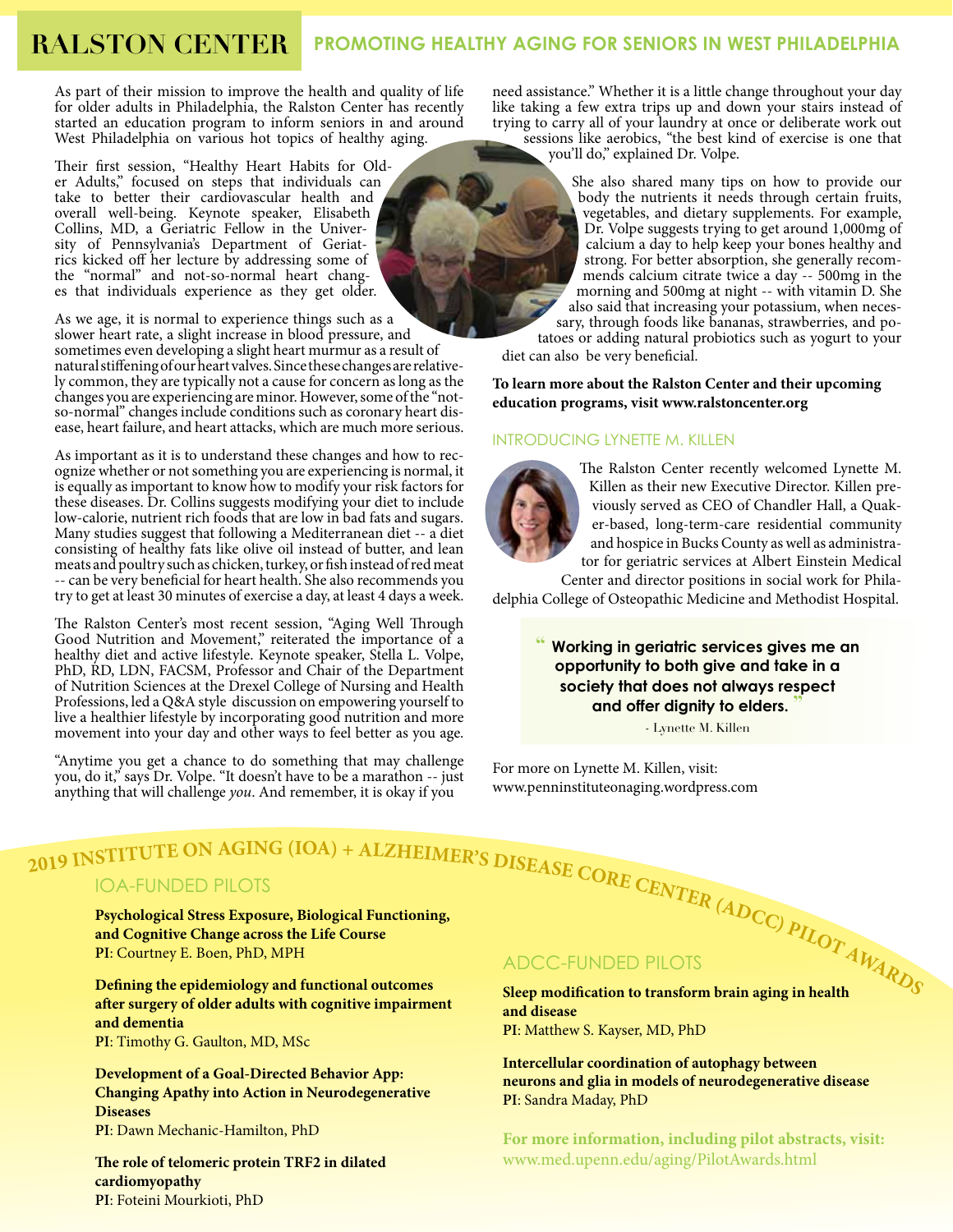## **WHAT'S NEW?**

#### **HIGHLIGHTING SOME OF THE LATEST AGING-RELATED RESEARCH AT PENN & BEYOND**

#### **BRAIN IMMUNE SYSTEM IS KEY TO RECOVERY FROM MOTOR NEURON DEGENERATION**

// A PENN MEDICINE NEWS RELEASE

The selective demise of motor neurons is the hallmark of Lou Gehrig's disease, also known as amyotrophic lateral sclerosis (ALS). Yet neurologists have suspected there are other types of brain cells involved in the progression of this disorder -- perhaps protection from it, which could light the way to treatment methods for the incurable disease. To get to the bottom of this question, researchers in the Perelman School of Medicine at the University of Pennsylvania engineered mice in which the damage caused by a mutant human TDP-43 protein could be reversed by one type of brain immune cell. TDP-43 is a protein that misfolds and accumulates in the motor areas of the brains of ALS patients.

First author **Krista J. Spiller, PhD**, a postdoctoral fellow at the University of Pennsylvania's Center for Neurodegenerative Disease Research (CNDR), and senior author **Virginia M.-Y. Lee, PhD**, director of CNDR, found that microglia, the first and primary immune response cells in the brain and spinal cord, are essential for dealing with TDP-43-associated neuron death. This study is the first to demonstrate how healthy microglia respond to pathological TDP-43 in a living animal.

**"The prevailing view in the field has been that immune system inflammation contributes to the death of neurons in ALS, but this study shows the opposite," said Lee.**

The number of microglia cells remained stable in mice with ALS symptoms. However, after the researchers chemically suppressed expression of pathological human TDP-43 in the mice, microglia dramatically proliferated and changed their shape and what genes they expressed.

The researchers were perplexed as to why the microglia did not react automatically to the presence of mutant TDP-43 and how subduing its expression incited microglia to react. "This is still a mystery, but one that we'd very much like to figure out in future studies," Spiller said.

To read the full Penn Medicine News Releases published by Karen Kreeger, visit: www.pennmedicine.org/news/news-releases

#### **"EPIGENETIC LANDSCAPE" IS PROTECTIVE IN NORMAL AGING, IMPAIRED IN ALZHEIMER'S DISEASE**

// A PENN MEDICINE NEWS RELEASE

Although certain genetic variants increase the risk of Alzheimer's disease (AD), age is the strongest known risk factor. But the way in which molecular processes of aging predispose people to AD, or become impaired in AD remains a mystery.

A team of Penn Medicine researchers including **Shelley Berger, PhD**, professor of Cell and Developmental Biology, **Nancy Bonini, PhD**, professor of Biology, and **Brad Johnson, MD, PhD**, associate professor of Pathology and Laboratory Medicine and Associate Director of the IOA, profiled the epigenomic landscape of AD brains, specifically in one of the regions affected early in AD, the lateral temporal lobe. They compared these to both younger and elderly cognitively normal control subjects. The team described the genome-wide enrichment of a chemical modification of histone proteins that regulates the compaction of chromosomes in the nucleus (called acetylation of lysine 16 on histone H4, or H4K16ac for short).

Changes to the way H4K16ac is modified along the genome in disease versus normal aging brains may signify places for future drug development. Because changes in H4K16ac govern how genes are expressed, the location and amount of epigenetic alterations is called the "epigenetic landscape."

> **"Our results establish the basis for an epigenetic link between aging and Alzheimer's disease," said Berger.**

The team found that, while normal aging leads to increasing H4K16ac in new positions along the genome and an increase in where it is already present, in great contrast, AD entails losses of H4K16ac in the proximity of genes linked to aging and AD. In addition, the team discovered an association between the location of H4K16ac changes and genetic variants identified in prior AD genome-wide association studies.

A three-way comparison of younger, older, and AD brain tissue revealed a specific class of H4K16ac changes in AD compared to normal age-established changes in the brain. This finding indicates that certain normal aging changes in the epigenome may actually protect against AD and when these goes awry, a person may become predisposed to AD.